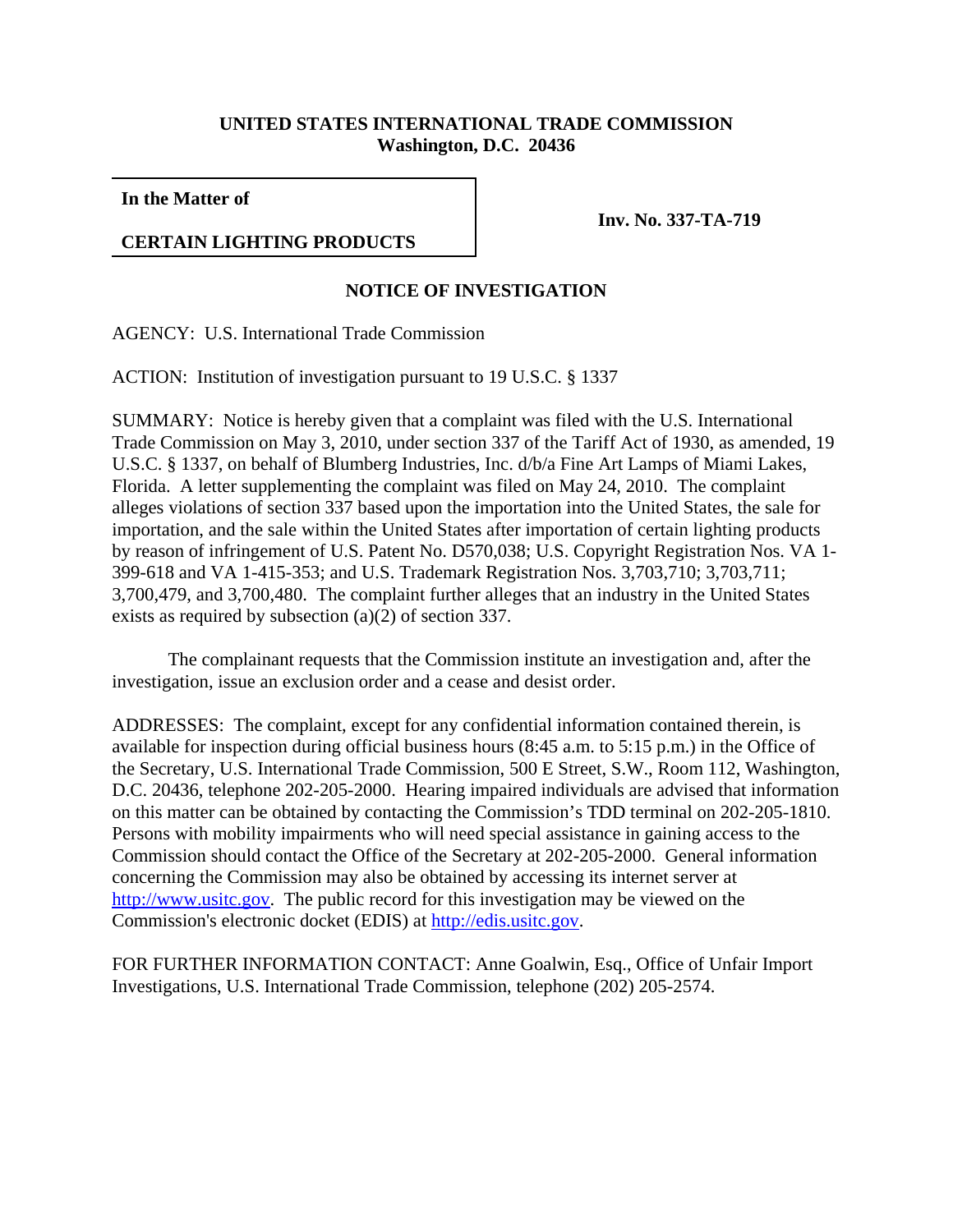AUTHORITY: The authority for institution of this investigation is contained in section 337 of the Tariff Act of 1930, as amended, and in section 210.10 of the Commission's Rules of Practice and Procedure, 19 C.F.R. § 210.10 (2010).

SCOPE OF INVESTIGATION: Having considered the complaint, the U.S. International Trade Commission, on May 25, 2010, ORDERED THAT –

(1) Pursuant to subsection (b) of section 337 of the Tariff Act of 1930, as amended, an investigation be instituted to determine:

(a) whether there is a violation of subsection  $(a)(1)(B)$  of section 337 in the importation into the United States, the sale for importation, or the sale within the United States after importation of certain lighting products that infringe U.S. Patent No. D570,038, and whether an industry in the United States exists as required by subsection (a)(2) of section 337;

(b) whether there is a violation of subsection  $(a)(1)(B)$  of section 337 in the importation into the United States, the sale for importation, or the sale within the United States after importation of certain lighting products by reason of infringement of U.S. Copyright Registration No. VA 1-399-618 or U.S. Copyright Registration No. VA 1-415-353, and whether an industry in the United States exists as required by subsection (a)(2) of section 337;

(c) whether there is a violation of subsection  $(a)(1)(C)$  of section 337 in the importation into the United States, the sale for importation, or the sale within the United States after importation of certain lighting products by reason of infringement of U.S. Trademark Registration Nos. 3,703,710; 3,703,711; 3,700,479; or 3,700,480, and whether an industry in the United States exists as required by subsection (a)(2) of section 337; and

(2) For the purpose of the investigation so instituted, the following are hereby named as parties upon which this notice of investigation shall be served:

(a) The complainant is:

Blumberg Industries, Inc. d/b/a Fine Art Lamps 5770 Miami Lakes Drive East Miami Lakes, Florida 33014

(b) The respondent is the following entity alleged to be in violation of section 337, and is the party upon which the complaint is to be served:

> Lights & More, Inc. 170 F.D. Roosevelt Avenue San Juan, Puerto Rico 00918